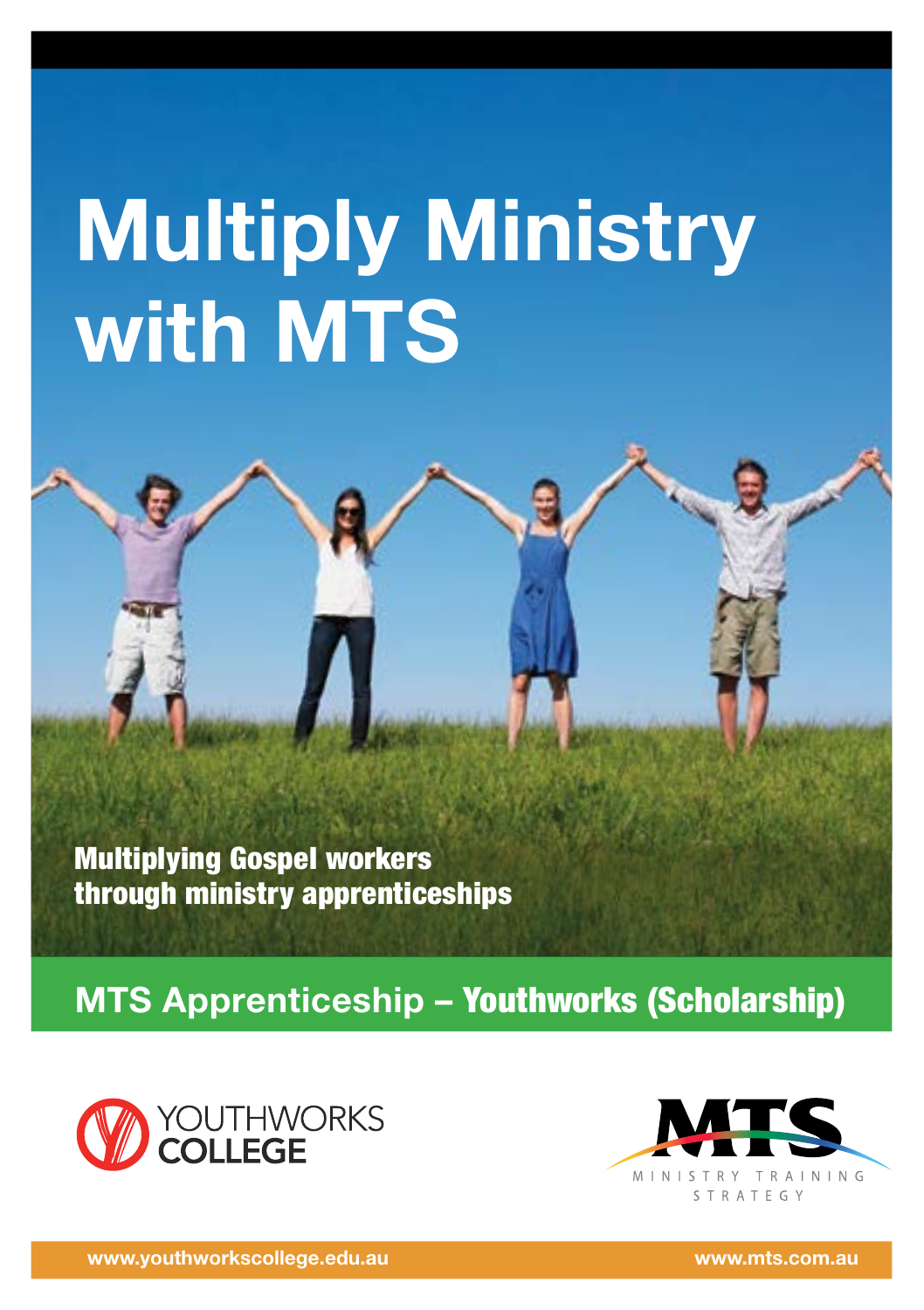At MTS we think that a ministry training pathway that combines hands-on ministry experience with formal theological education is a great way to train for a lifetime of gospel ministry. That's why we are pleased to endorse our partnership with Youthworks College.

You can now complete a 2 or 3 year apprenticeship, combining hands-on ministry training with theological study at Youthworks College. Upon completion you will be ready to be involved in full-time ministry with youth, children or families, or undertake further theological education.

All pathways provide you with the opportunity to spend 2 or more years in a hands-on ministry apprenticeship – 'living the life' of a full-time Gospel Worker.



The MTS curriculum, combined with the specialised training of Youthworks College, is designed to help the apprentice work out how they are wired and where they might plug in to grow God's Kingdom in the future.

Completing an MTS Apprenticeship is a great way to work out a person's suitability for ministry work in the future.

#### **MTS Scholarships**

Many churches and other ministries sponsor scholarships to enable students to complete an MTS pathway. All persons seeking to undertake an MTS apprenticeship are encouraged to apply for an "MTS Scholarship" to support them on their journey.

## **MTS TRAINING PATHWAY WHAT BEING AN APPRENTICE INVOLVES**

*"If a person wants to be a farmer long term, they don't start off at Agricultural College as a first port of call. They need to head off first to a farm and work alongside an experienced farmer for a couple of years. They need to live through a couple of cycles of the seasons. They need to know what it is like to deliver*  lambs in the middle of the night, harvest the grain before it is destroyed by rain *and grapple with the blurred boundaries between work and rest."* 

*Ben Pfahlert, MTS Director*

#### **The MTS Apprenticeship**

Being an MTS Apprentice at Youthworks College involves a two year program combining specialised theological study with the opportunity to gain ministry experience through active participation in evangelism and Bible teaching, all under the leadership of a trainer.

You will do a maximum of 2.5 days theological study, which leaves you free to become deeply immersed in real ministry activities of your church or ministry during the remainder of the week.

#### **Why Youthworks College?**

Youthworks College offers specialised training which integrates theological study with the particular cultural and developmental challenges of ministry with children, youth and families.

For more information, visit vouthworkscollege.edu.au

#### **What are my options as a Youthworks Graduate?**

Youthworks offers both Diploma (2 years) and Advanced Diploma (3 years) programs, accredited by the Australian College of Theology. Both courses allow you to gain employment as a Youth or Children's Minister, Chaplain, SRE teacher or in many other ministry positions. However, if you would like to go on to further study, both programs can provide access straight into second year Moore College or articulate into another ACTh college.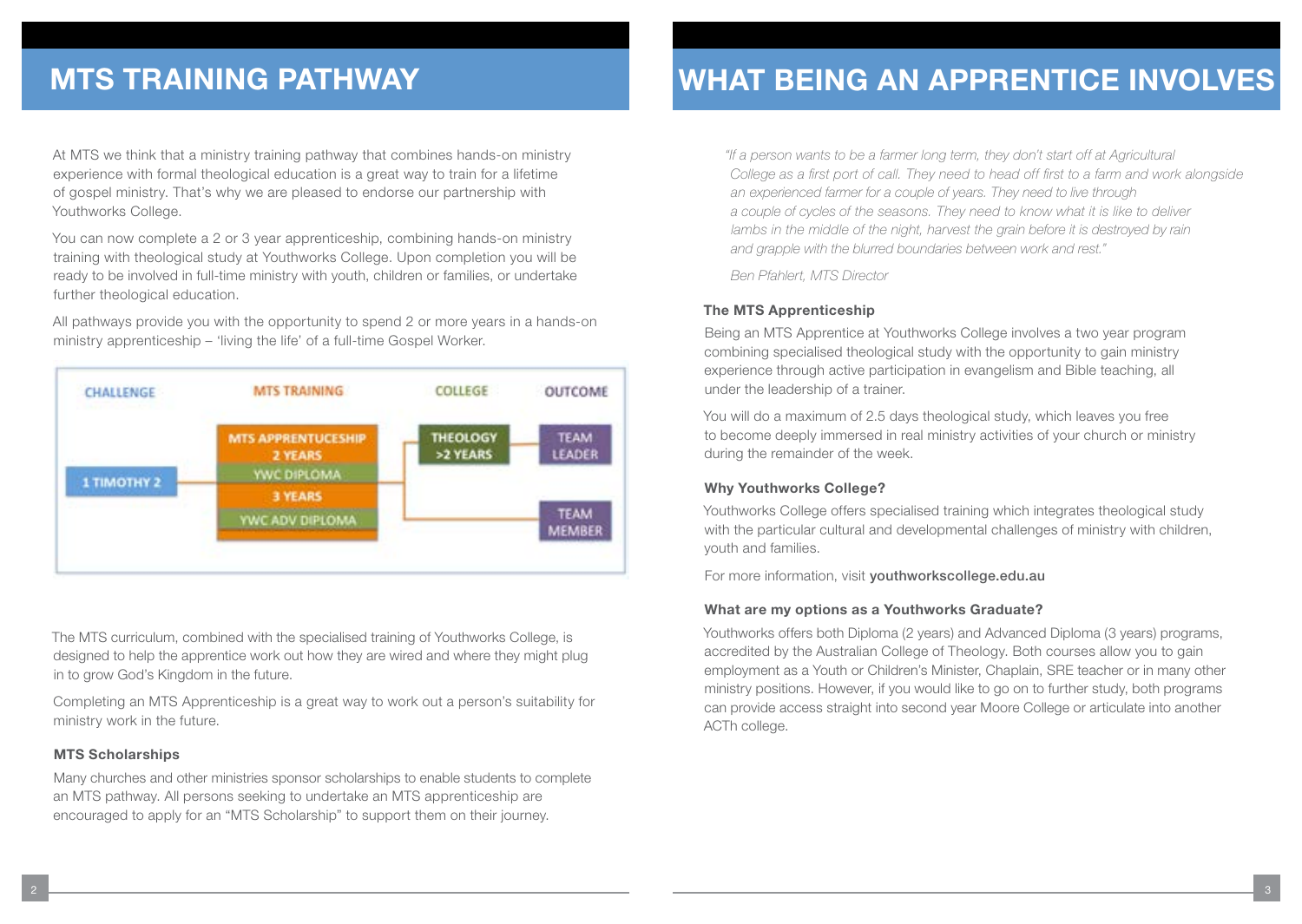### **THE MTS MINISTRY TRAINING SCHOLARSHIP**

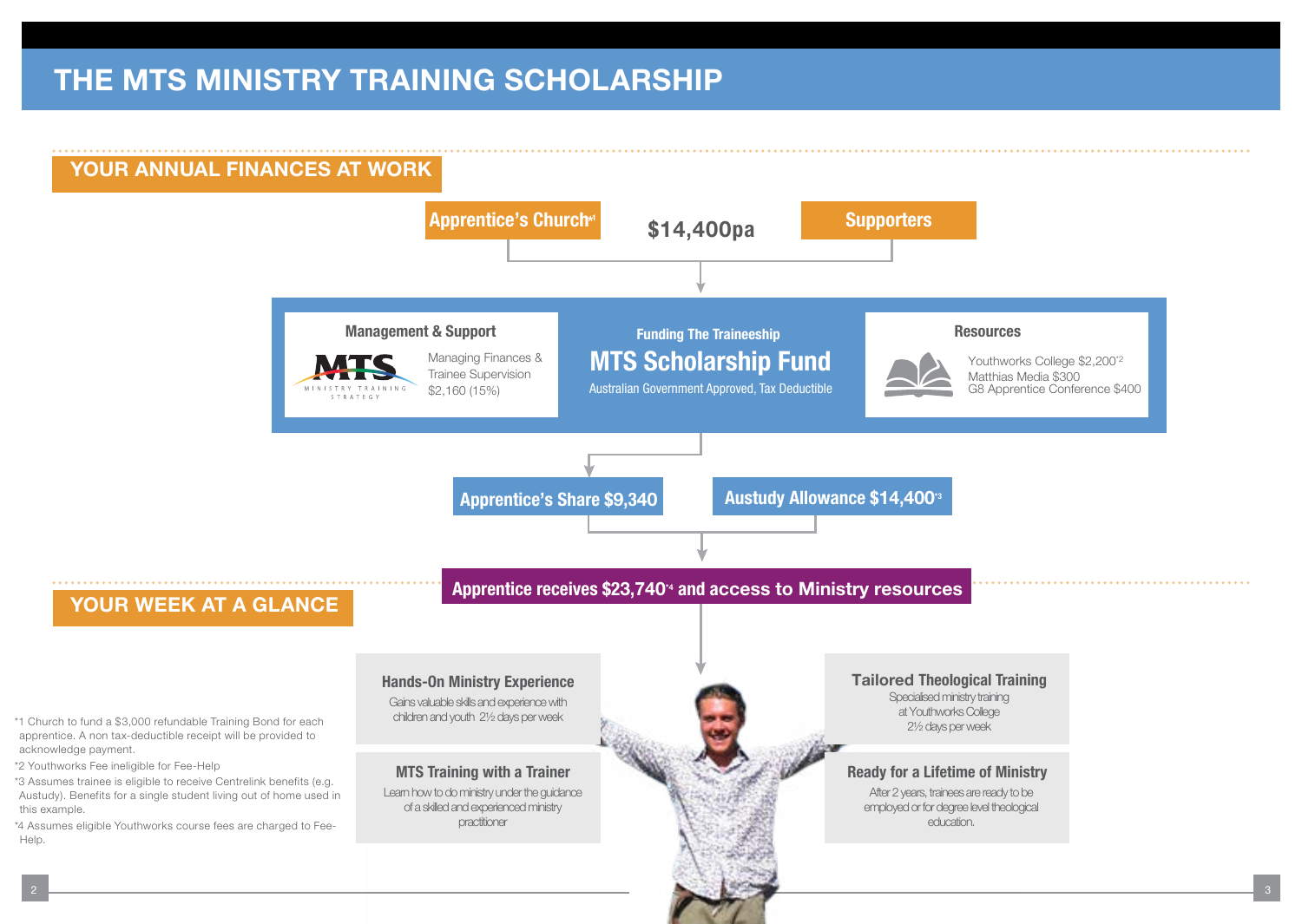## **WORKING WITH YOUR TRAINER**

MTS' biblical blueprint for ministry training is based on spiritual parenthood... growing children of faith (1 Tim 1:2).

The outcome of the MTS apprenticeship is dependant on the relationship between you and your trainer. As a MTS Apprentice you will be assigned to a workplace (which is a MTS approved training centre) where your MTS accredited trainer will look after you.

Trainers are expected to not just minister 'to' their apprentice but to minister 'with them'. Your trainer will invest into your life and ministry.

In return, you will be asked to commit to the following:

#### **MTS Apprentice's commitment to the Trainer:**

- Respect the wisdom and advice of your trainer
- Meet with your trainer (at the agreed times) and to be adequately prepared for each meeting
- Conscientiously attend to your ministry responsibilities and study obligations
- Attend the G8 Conference (National Gathering of Apprentices)

#### **MTS Trainer's commitment to the Apprentice**

- Care, guide, teach and walk beside your apprentice through all stages of their spiritual journey
- Provide feedback, encouragement and correction to your apprentice
- Train the apprentice in accordance with the MTS/Youthworks College approved curriculum
- Meet with the apprentice at the frequency agreed upon and for the period of time agreed upon
- Develop detailed Ministry Development Plans for the apprentice every 6 months
- Attend the MTS Training Days and events as required



#### **PASSING THE BATON BY COLIN MARSHALL**

A guide for both apprentices and trainers.

What a ministry apprenticeship is about and the resources needed for making ministry apprenticeships happen.

## **USEFUL INFORMATION**

#### **Is an MTS Apprenticeship really a Cadetship?**

Yes, but the image of the master-craftsman imparting hard-earned pearls of wisdom to their apprentices, captures the essence of MTS ministry preparation training.

#### **MTS training centres**

The MTS training centre is the church or the organisation where the ministry apprenticeship takes place, and needs to provide the apprentice with a trainer for the duration of the apprenticeship and to enfold the apprentice into its community.

The training centre is also responsible for ensuring that you are equipped for all the tasks you will need to carry out, including support raising.

#### **MTS Scholarships**

MTS Apprentice Scholarships commence on the 1st January annually and run to 31st December in two years (Diploma qualification). or three years (Advanced Diploma qualification). To ensure that your study program does not encroach upon the 50% of your working week reserved for hands-on ministry experience, we suggested your study program should comprise 3 subjects and 1 ministry intensive in each semester.

Subject to continuing financial support, apprentices who started with a two year scholarship (Diploma) may extend it to three years (Adv. Diploma) at the end of their second year.

#### **Government Assistance**

The Diploma and Advanced Diploma courses offered by Youthworks have been approved for Austudy support. Please note that while the course an apprentice may be planning to take may be approved to receive Austudy support, the apprentice must also meet Austudy's eligibility criteria for benefit recipients.

Where an apprentice does not qualify for Austudy support, the training centre has the option to increase the value of the scholarship awarded (this assumes a commensurate increase in financial support for their scholarship).



### **ALL FOR THE KINGDOM BY BEN PFAHLERT & KATIE OMROD**

A very practical and realistic tool for those that the Holy Spirit is prompting to pursue full time gospel ministry.

We recommend that if you are considering becoming an MTS Apprentice, read and consider these books.